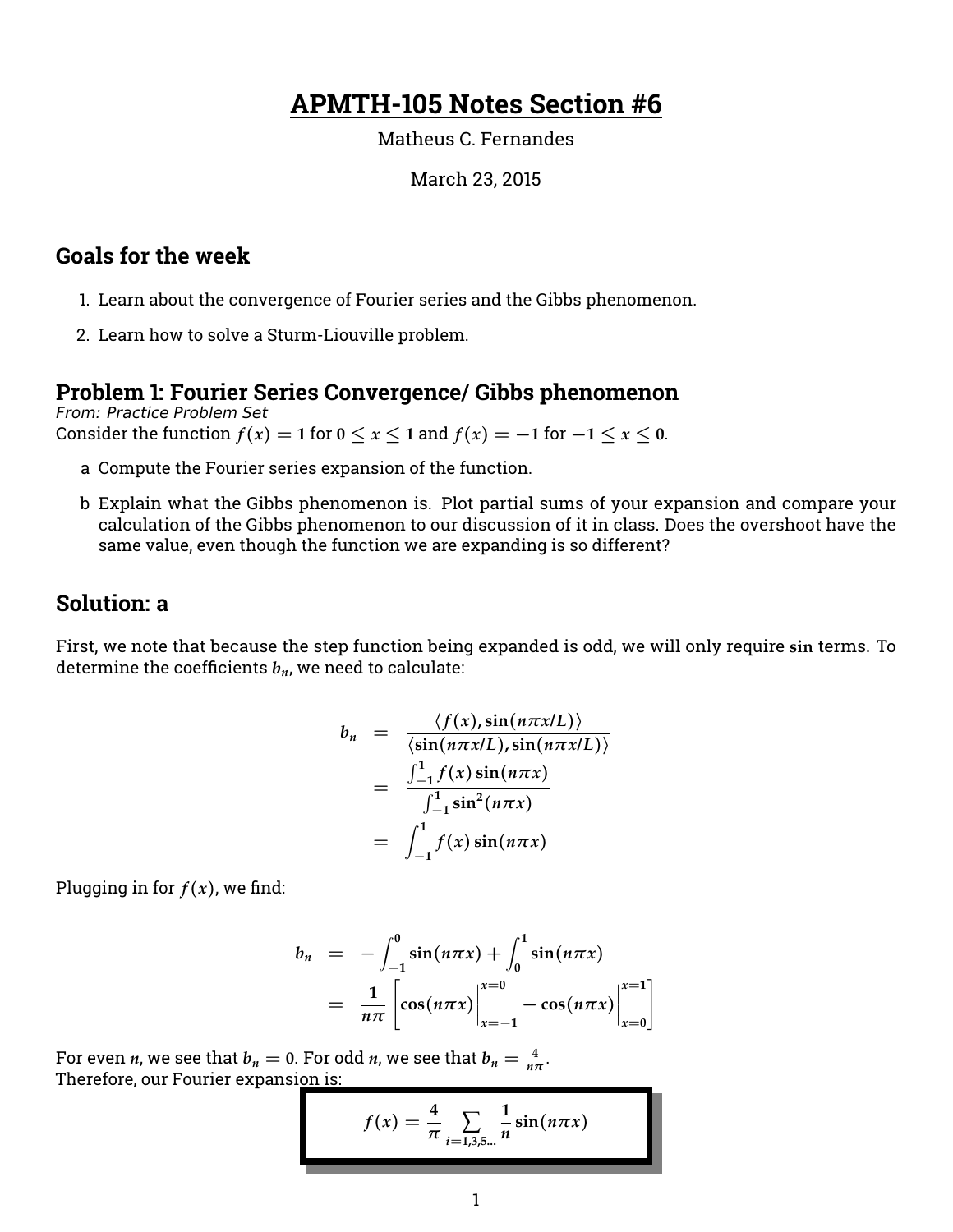## **Solution: b**

Gibbs phenomenon describes the failure of Fourier expansions around jump discontinuities of piecewise continuous functions. Fourier series overshoot jump discontinuities by a finite amount that persists in the limit of infinite Fourier terms.

<span id="page-1-0"></span>Fig. [1](#page-1-0) verifies the convergence of our Fourier Series expansion with 10 terms (red), 50 terms (black), and 100 terms (green).



**Figure 1:** Convergence of Fourier series for step function

Zooming into our figure for the Fourier expansion, we see that the series converges approximately to the value of 1.18 for a total overshoot of approximately

$$
\frac{2.18-2}{2}=.09=9\%
$$

This is very close to what we found in class (see lecture 17).

#### **Idea 1: Regular Sturm-Liouvilel Problem**

A regular Sturm-Liouville problem is a boundary value problem on a closed finite interval [*a***,** *b*] of the form

<span id="page-1-1"></span>
$$
[p(x)y']' + [q(x) + \lambda w(x)]y = 0, \qquad a < x < b,\tag{1}
$$

(a) 
$$
\int c_1 y(a) + c_2 y'(a) = 0
$$
,  
\n(b)  $\int d_1 y(b) + d_2 y'(b) = 0$ . (2)

where at least one of  $c_1$  and  $c_2$  and at least one of  $d_1$  and  $d_2$  are nonzero, and  $\lambda$  is a parameter. Equation [\(1\)](#page-1-1) is said to be in **Sturm-Liouville form**.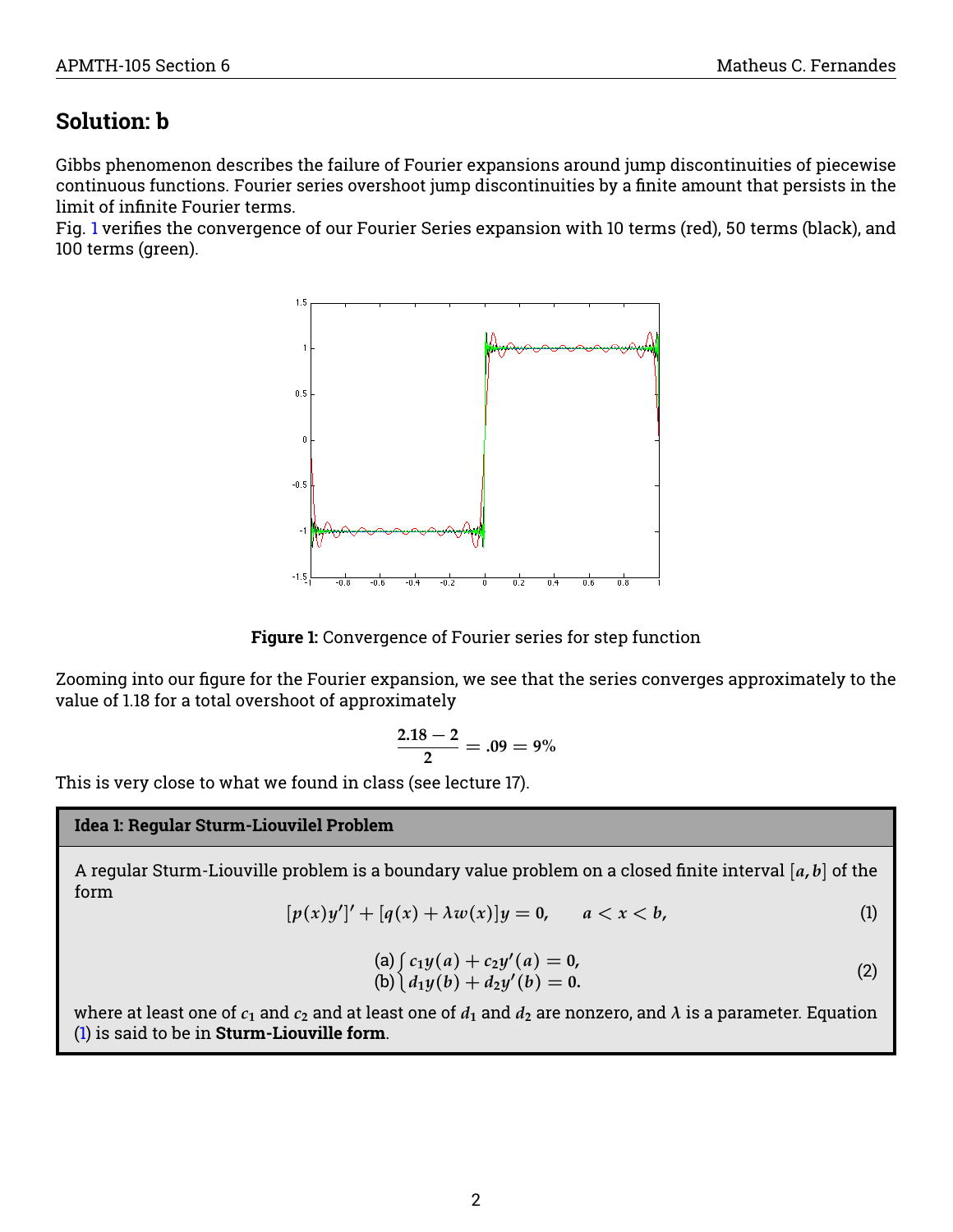## **Problem 2: Sturm-Liouville Problem**

Determine the eigenvalues and eigenfunctions of the following Sturm-Liouville problem:

$$
y'' + \lambda y = 0 \tag{3}
$$

$$
y(0) = 0, \quad y'(\pi) = 0 \tag{4}
$$

## **Solution:**

Before we proceed with the solution, we can use out knoledge of Fourier series to guess a family of orthogonal functions that satisfy the Sturm-Liouville problem:  $y_k(x) = \sin \frac{2k+1}{2}x$ ,  $k = 0, 1, 2, ...$  It is straightforward to check the validity of our guess. Let us instead proceed to derive these solutions.

Using the anzats:  $y = e^{rx}$  we get:

$$
r^2 e^{rx} + \lambda e^{rx} = 0 \Rightarrow r^2 = -\lambda \tag{5}
$$

So, for this example we consider three possible cases.

**Case I:**  $\lambda < 0$ . Let us write  $\lambda = -\alpha^2$  where  $\alpha > 0$ . Then the equation becomes  $y'' = -\alpha^2 y = 0$ , and its general solution is  $y = c_1 \sinh \alpha x + c_2 \cosh \alpha x$ . We need  $y(0) = 0$ , so substituting into the general solution gives  $c_2 = 0$ . Now using the condition  $y'(\pi) = 0$ , we get  $0 = c_1\alpha\cosh\alpha\pi$ , and since  $\cosh x \neq 0$  for all  $x$ , we infer that  $c_1 = 0$ . Thus there are no nonzero solution in this case.

**Case 2:**  $\lambda = 0$ . Here the general solution of the differential equation is  $y = c_1 x + c_2$ , and as in Case 1 the boundary conditions force *c***<sup>1</sup>** and *c***<sup>2</sup>** to be 0. Thus again there is no nonzero solution.

**Case 3:**  $\lambda > 0$ . In this case we can write  $\lambda = \alpha^2$  with  $\alpha > 0$ , and so the equation becomes  $y'' + \alpha^2 y = 0$ . The general solution is  $y = c_1 \cos \alpha x + c_2 \sin \alpha x$ , From  $y(0) = 0$  we get  $0 = c_1 \cos 0 + c_2 \sin 0$  or  $0 = c_1$ . Thus  $y = c_2 \sin \alpha x$ . Now we substitute the other boundary condition to get  $0 = c_2 \alpha \cos \alpha \pi$ . Since we are seeking nonzero solutions, we take  $c_2 \neq 0$ . Thus we must have  $\cos \alpha \pi = 0$ , and hence  $\alpha = \frac{2k+1}{2}$ . Since  $\lambda = \alpha^2$ , the problem has eigenvalues

$$
\lambda_k=\left(\frac{2k+1}{2}\right)^2,
$$

and corresponding eigenfunctions

$$
y_k=\sin\frac{2k+1}{2}, k=0,1,2,\ldots
$$

## **Problem 3: Sturm-Liouville Problem**

Determine the eigenvalues and eigenfunctions of the following Sturm-Liouville problem:

$$
y'' + \lambda y = 0 \tag{6}
$$

$$
y(0) + y'(0) = 0, \quad y(1) + y'(1) = 0 \tag{7}
$$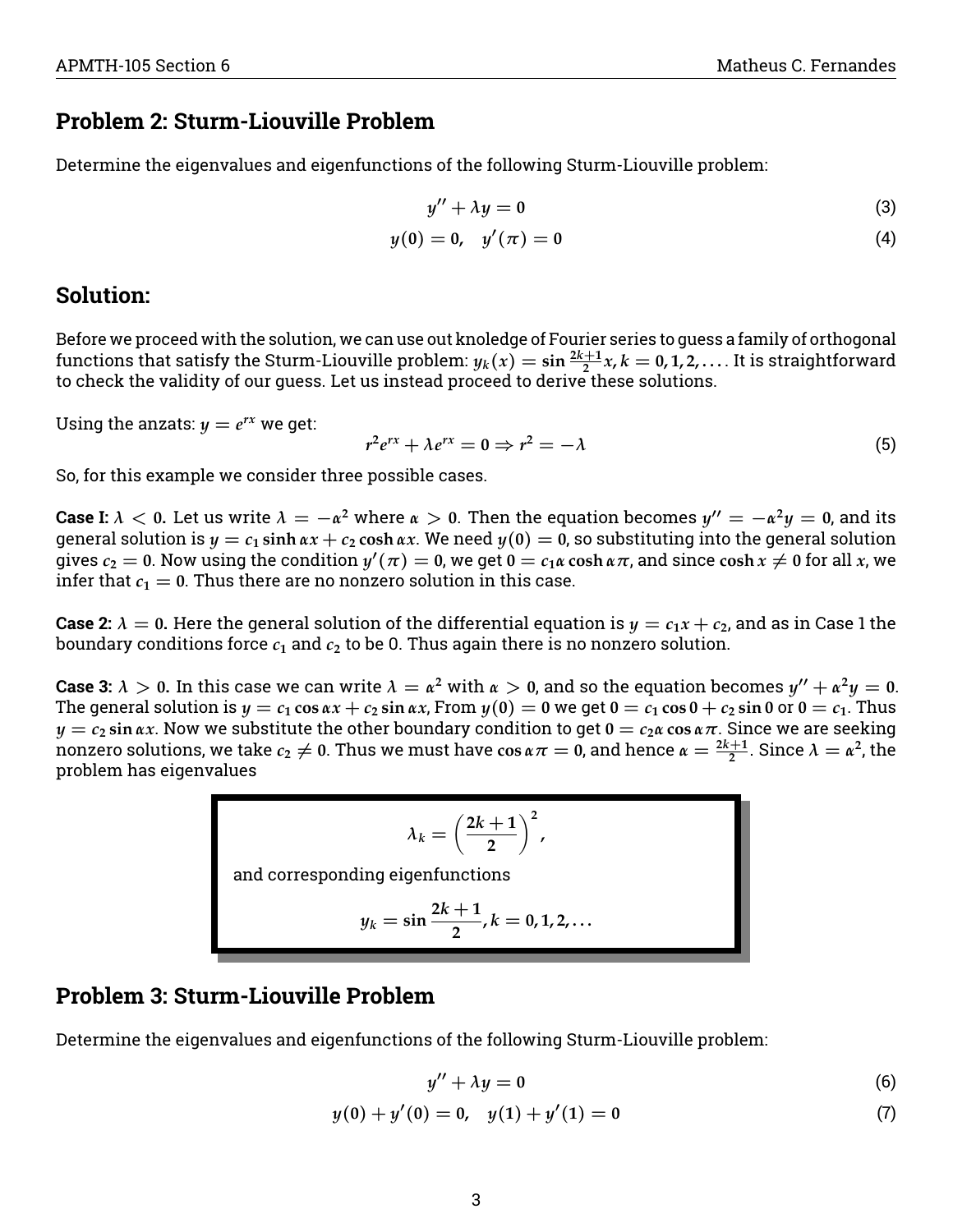## **Solution:**

Using the anzats:  $y = e^{rx}$  we get:

$$
r^2 e^{rx} + \lambda e^{rx} = 0 \Rightarrow r^2 = -\lambda \tag{8}
$$

So, for this example we consider three possible cases.

**Case I** If  $\lambda = 0$ , the general solution of the differential equation is  $X = ax + b$ . We then check that the only way to satisfy the boundary conditions is to take  $a = b = 0$ . Thus  $\lambda = 0$  is not an eigenvalue since no nontrivial solution exists.

 $C$ ase 2 If  $\lambda = -\alpha^2 < 0$ , then the general solution of the differential equation is  $X = c_1 \cosh \alpha x + c_2 \sinh \alpha x$ . We have that  $X' = c_1 \alpha \sinh \alpha x + c_2 \alpha \cosh \alpha x$ . In order to have nonzero solutions, we suppose throughout the solution that  $c_1$  or  $c_2$  is nonzero. The first boundary condition implies

 $c_1 + \alpha c_2 = 0$   $c_1 = -\alpha c_2$ 

Hence both *c***<sup>1</sup>** and *c***<sup>2</sup>** are nonzero. The second boundaru condition implies that

 $c_1(\cosh \alpha + \alpha \sinh \alpha) + c_2(\sinh \alpha + \alpha \cosh \alpha) = 0$ 

Using  $c_1 = -\alpha c_2$ , we obtain

$$
-\alpha c_2(\cosh \alpha + \alpha \sinh \alpha) + c_2(\sinh \alpha - \alpha \cosh \alpha) = 0 \text{ (divide by } c_2 \neq 0)
$$
  

$$
\sinh \alpha (1 - \alpha^2) = 0
$$
  

$$
\sinh \alpha = 0 \text{ or } 1 - \alpha^2 = 0
$$

Since  $\alpha \neq 0$ , it follows that  $\sinh\alpha \neq 0$  and this implies that  $1-\alpha^2=0$  or  $\alpha=\pm 1$ . We take  $\alpha=1$ ,because the value -1 does not yield any new eigenfunctions. For  $\alpha = 1$ , the corresponding solution is

$$
X = c_1 \cosh x + c_2 \sinh x = -c_2 \cosh x + c_2 \sinh x,
$$

because  $c_2=-\alpha c_2=-c_2$ . So in this case we have one negative eigenvalue  $\lambda=-\alpha^2=-1$  with corresponding eigenfunction  $X = \cosh x - \sinh x$ .

**Case 3** If  $\lambda = \alpha^2 > 0$ , then the general solution of the differential equation is

$$
X=c_1\cos\alpha x+c_2\sin\alpha x.
$$

We have  $X'=-c_1\alpha\sin\alpha x+c_2\alpha\cos\alpha x$ . In order to have nonzero solutions, one of the coefficients  $c_1$  or  $c_2$ must be  $\neq$  0. Using the boundary conditions, we obtain

$$
c_1 + \alpha c_2 = 0
$$
  

$$
c_1(\cos \alpha - \alpha \sin \alpha) + c_2(\sin \alpha + \alpha \sin \alpha) = 0
$$

The first equation implies that  $c_1 = -\alpha c_2$  and so both  $c_1$  and  $c_2$  are  $\neq 0$ . From the second equation, we obtain

$$
-\alpha c_2(\cos \alpha - \alpha \sin \alpha) + c_2(\sin \alpha + \alpha \cos \alpha) = 0
$$
  

$$
-\alpha(\cos \alpha - \alpha \sin \alpha) + (\sin \alpha + \alpha \cos \alpha) = 0
$$
  

$$
\sin \alpha(\alpha^2 + 1) = 0
$$

Since  $\alpha^2 + 1 \neq 0$ , then  $\alpha = 0$  , and so  $\alpha = \pi n$ , where  $n = 1, 2, \ldots$  . Thus the eigenvalues are